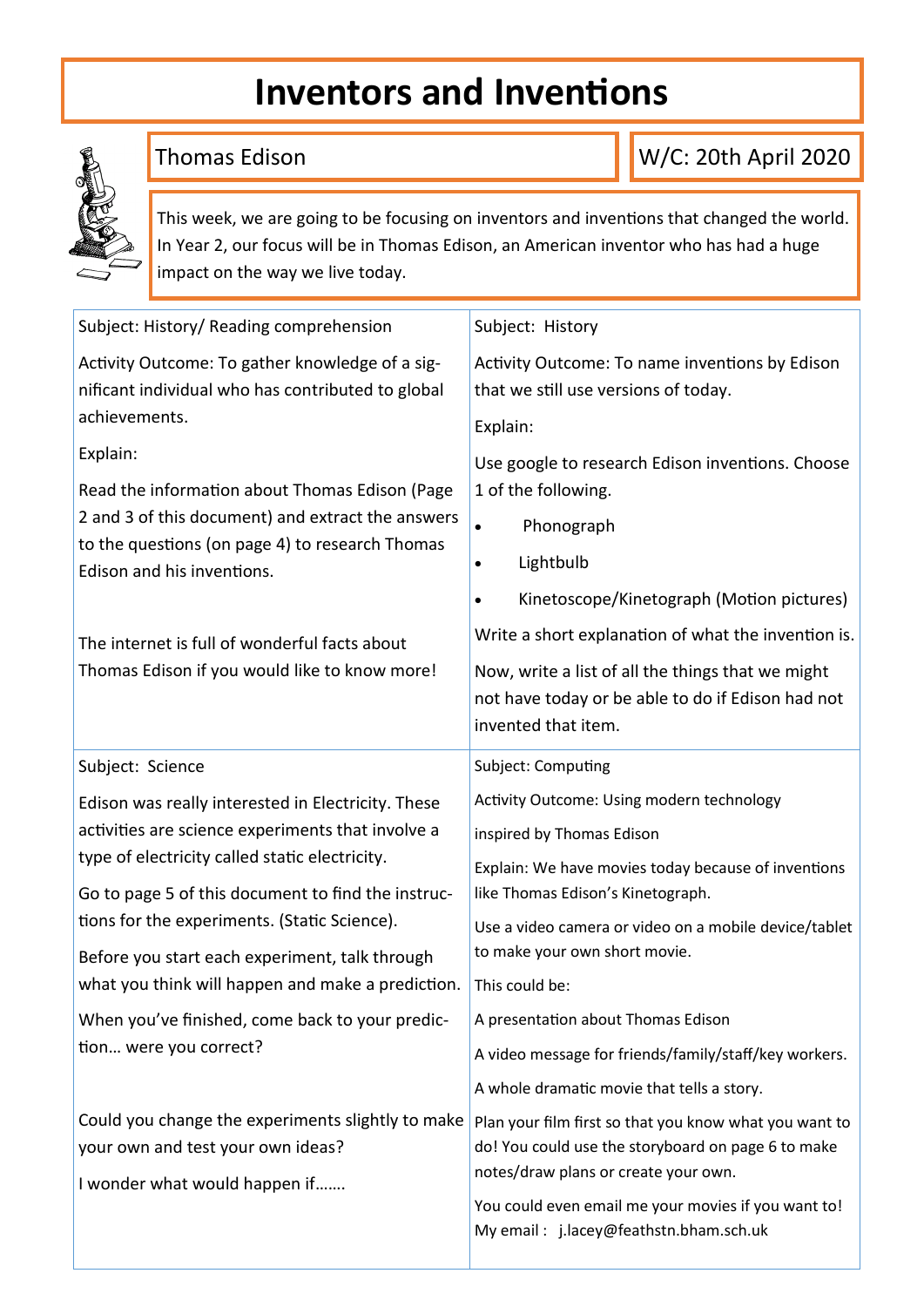# **Thomas Edison**

Born: 11th February, 1847

Died: 18th October, 1931 aged 84

# Childhood

Thomas Edison was born in America.

He had hearing problems from having an illness called scarlet fever when he was young. His mother was a teacher, so he did not go to school but was taught at home.

# Getting a Job



He got his first job by accident. He saved a 3 year-old boy from being hit by a train, and the boy's father was so thankful, he gave Thomas a job as a telegraph operator.

> A telegraph operator: a person who operates a telephone switchboard.

At 19 years old, Thomas got a new job. He worked at night so that he could do his experiments. One night he spilt sulphuric acid on the floor and it dripped through the wooden floor boards onto the desk of his boss below. Thomas Edison lost his job!

### **First Invention**

Thomas Edison's first invention was finished in 1877 - the phonograph. This was a machine that could record and replay sound. The sound was played through a large horn.

Suddenly, Thomas Edison became famous.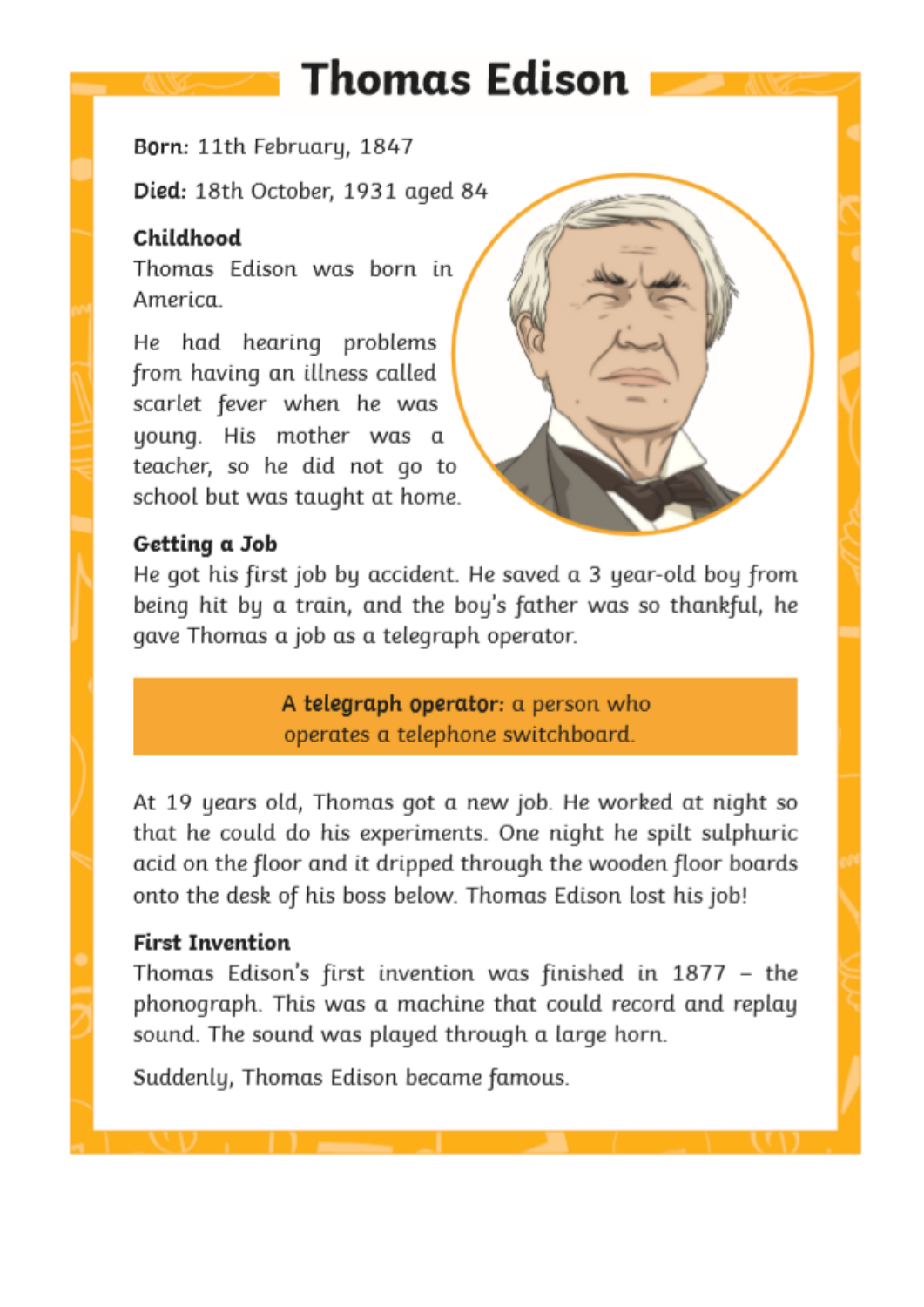# **Thomas Edison**

#### An Amazing Man

Thomas Edison was a very careful worker. He thought hard about all the different things that could go wrong and how to put things right.



### The Electric Lightbulb

Thomas wanted to invent a light that did not need oils or gas to be lit. Edison created a lightbulb that would stay lit using electricity for 13  $\frac{1}{2}$  hours!

### **His Legacy**

Thomas Edison died in 1931; he was 84 years old. Almost everyone in the world has used at least one of his inventions: the electric lightbulb. We are still using them today, almost 100 years later!



Edison with his phonograph invention.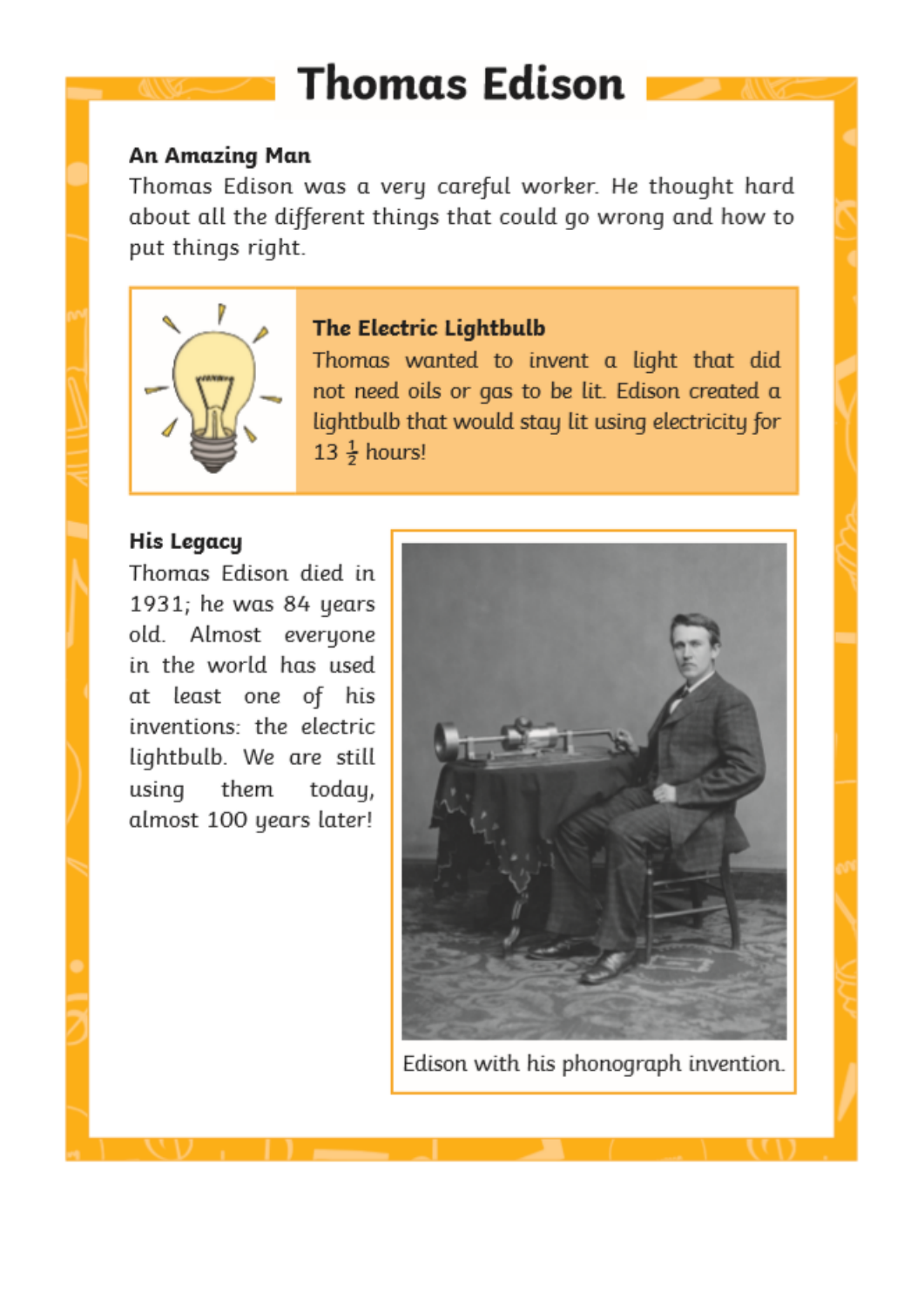



Post read activity

Where was Thomas Edison from?

\_\_\_\_\_\_\_\_\_\_\_\_\_\_\_\_\_\_\_\_\_\_\_\_\_\_\_\_\_\_\_\_\_\_\_\_\_\_\_\_

When was Thomas Edison born?

\_\_\_\_\_\_\_\_\_\_\_\_\_\_\_\_\_\_\_\_\_\_\_\_\_\_\_\_\_\_\_\_\_\_\_\_\_\_\_\_

What does a phonograph do?



How old was Thomas Edison when he died?



What did Edison invent that we still use today?

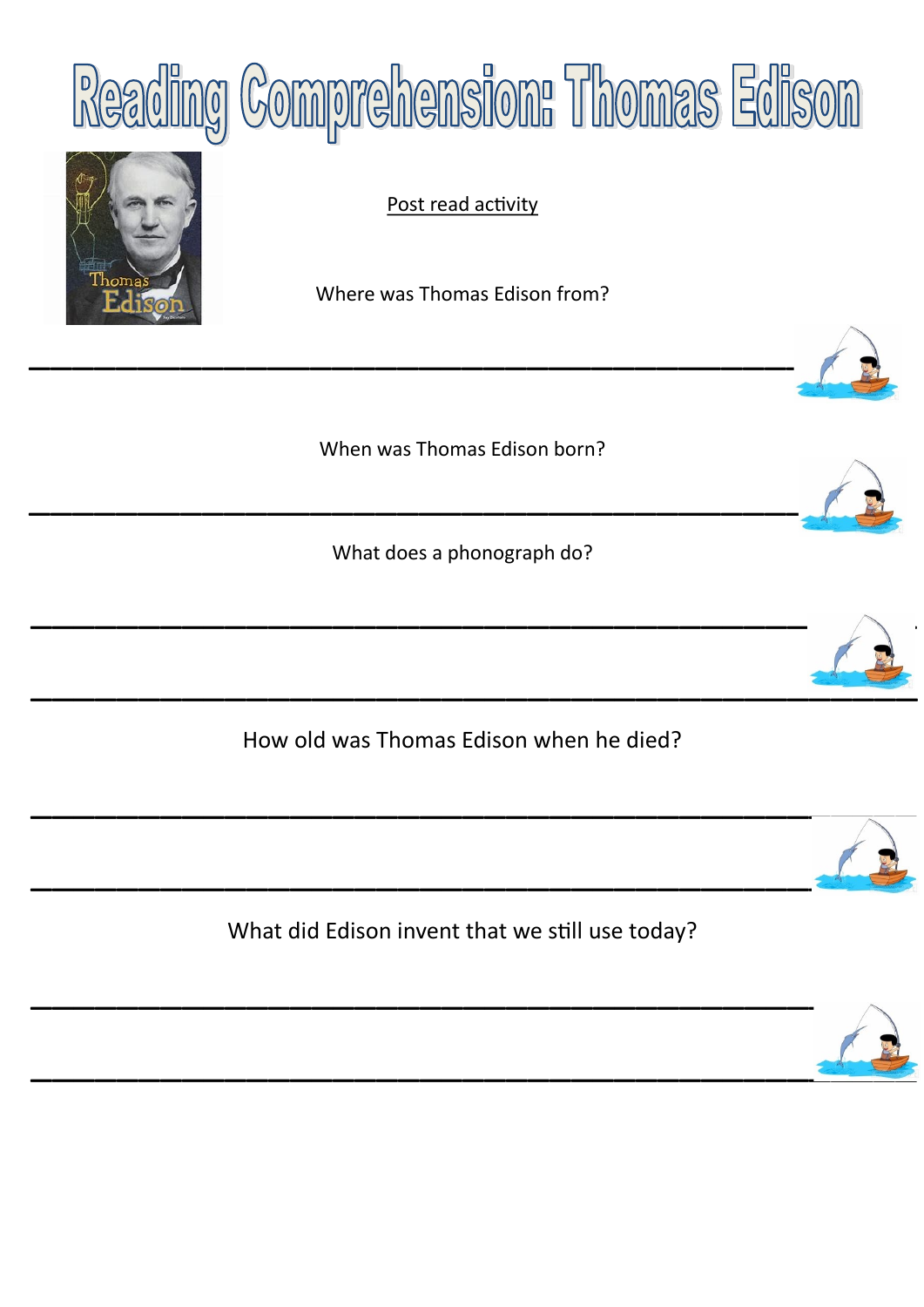Experiment 1: The pepper mystery.

#### You will need:

A balloon

Some pepper

A piece of paper

Method



**Step 1.** First, blow up the balloon.

**Step 2.**Then, sprinkle pepper on the A4 paper.

**Optional**: Put the balloon about an inch above the pepper. Observe what happens.

- **Step 3.** Next, rub the balloon on clothing that's made of wool or nylon.
- Step 4. Finally, put the balloon over the pepper. Watch as it jumps up! If you are quiet you Might even hear it hiss!

For more information please visit: https://www.gallykids.com/static-electricity-experiment-balloons

# Experiment 2: The flying butterfly.

#### You will need:

A balloon

Some lightweight paper (Like tissue paper)

2 sheets of Carboard or thicker paper.

Glue

Scissors

Your head!

#### Method

**Step 1.** First, blow up the balloon.

**Step 2.**Then, make tissue paper butterfly wings. Add as much detail as you wish,

**Step 3.** Now cut a butterfly body out of your heavier paper. Place the wings on to the second Sheet of cardboard and use stick down the butterfly body over the top so that it traps the centre of the wings. (Do not stick the wings themselves!).

**Step 4.** Rub the balloon on your head! (Or something made of wool/nylon).

Step 5. Put the balloon over your butterfly! Watch it's wings flap towards the balloon.